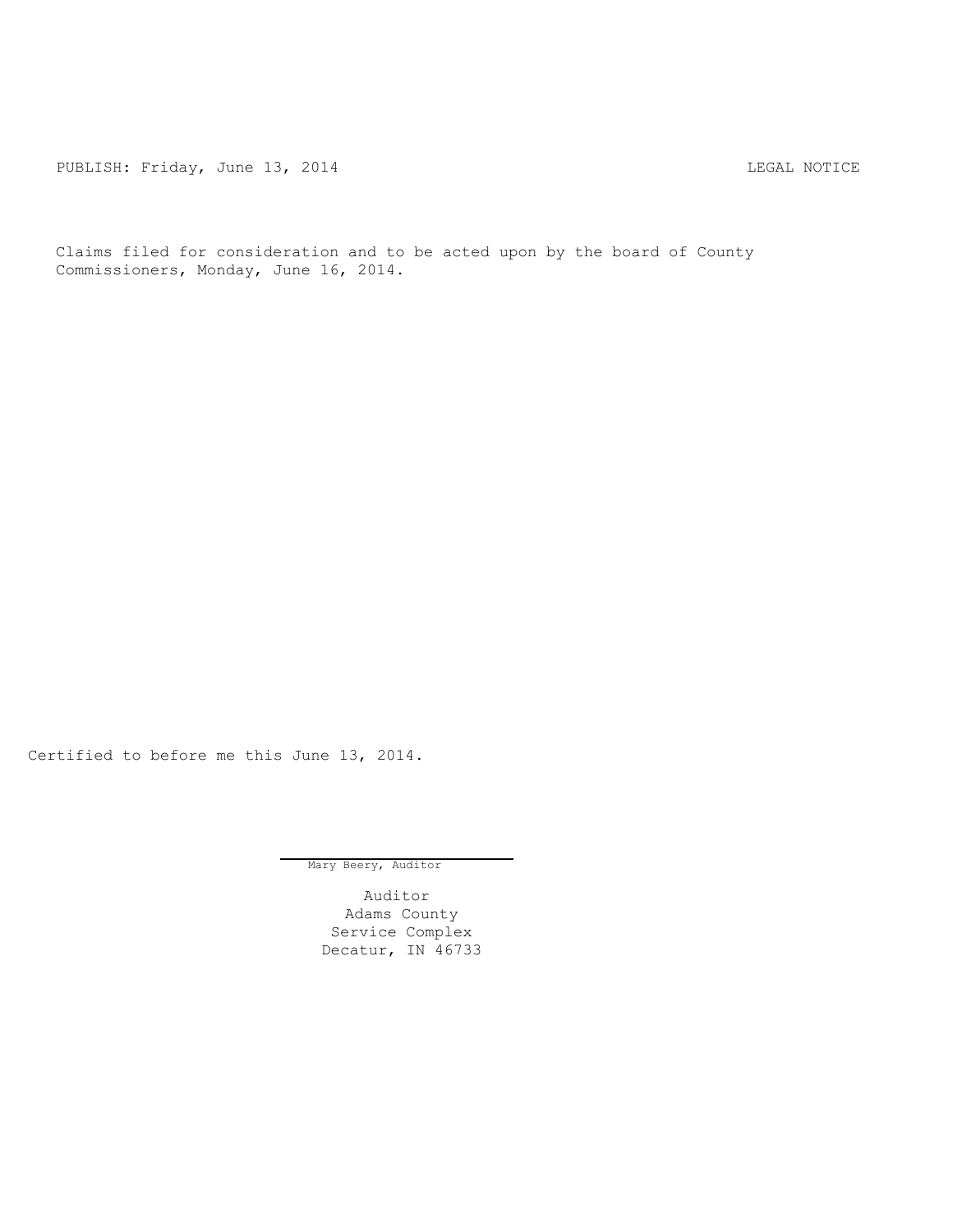

## **Claims Docket for Newspaper Adams County, Indiana**

## For Period: **5/20/2014** to **6/2/2014**

Date Claims to be Paid: **6/16/2014**

*313 W. Jefferson St. Decatur, IN 46733 (219) 724-2600*

| <b>Vendor</b>                                                     | <b>Amount</b>        | <b>Vendor</b>                    | <b>Amount</b>  |
|-------------------------------------------------------------------|----------------------|----------------------------------|----------------|
| <b>Adams Memorial Hospital</b>                                    | 31,321.25            | Indiana Michigan Power           | 9,315.25       |
| Arnold Lumber Co., Inc.                                           | 45.08                | Berne Ready Mix                  | 6,438.27       |
| Berne Tri-Weekly News                                             | 82.65                | Suburban Propane LP              | 93.50          |
| Brateman's, Inc.                                                  | 164.47               | Butler, Fairman, & Seufer        | 7,365.00       |
| <b>Charles Bowers</b>                                             | 2,333.33             | Chet's Pest Control              | 120.00         |
| Cintas Location #338                                              | 47.26                | City Of Decatur                  | 3,343.35       |
| Decatur True Value                                                | 26.98                | <b>Complete Printing Service</b> | 179.20         |
| Craigville Telephone Comp                                         | 119.00               | David L. Sommer                  | 50.00          |
| Decatur Chamber Of Commerce                                       | 59.00                | Decatur Daily Democrat           | 275.50         |
| MAXIMUS Consulting Services, Inc.                                 | 1,950.00             | Douglas L. Bauman                | 142.50         |
| Downing & Glancy Funeral Home                                     | 500.00               | Everett Refrigeration & E        | 131.25         |
| Gordon Food Service                                               | 2,206.40             | H M L, Inc.                      | 200.00         |
| Haggard-Sefton & Hirschy Funeral Home                             | 900.00               | <b>Heller Nursery</b>            | 84.64          |
| Hilty Engine Service                                              | 162.76               | J & K Communications, Inc.       | 590.10         |
| Kiess Electric                                                    | 562.88               | Lehman Feed Mill                 | 2,674.20       |
| Louise Busse                                                      | 20.00                | Mind's Eye Graphics              | 533.13         |
| National Oil And Gas                                              | 855.19               | Neil Ogg                         | 57.20          |
| Office Concepts, Inc.                                             | 47.22                | Portland Motor Parts, Inc        | 180.17         |
| Rhonda L. McIntosh                                                | 52.54                | Ronnie L. Smitley                | 100.00         |
| Roto-Rooter                                                       | 220.00               | Sherwin-Williams                 | 41.48          |
| <b>Shifferly Dodge</b>                                            | 27,397.00            | Summit Radiology, PC             | 8.96           |
| Print Shop                                                        | 380.06               | Thomas Wade Sheets               | 377.00         |
| Top Supply Company                                                | 39.72                | Tractor Supply Credit Plan       | 243.88         |
| Victoria Ellis                                                    | 20.00                | Zwick And Jahn Funeral Home      | 200.00         |
| Swiss City Veterinary Clinic                                      | 60.00                | Paul Norr                        | 81.00          |
| Mary Baker                                                        | 50.00                | Rekeweg, Shane                   | 20.00          |
| Myers Floor Covering & Furniture                                  | 1,199.85             | Waste Management                 | 272.22         |
| Jackson Oil & Solvents, I                                         | 85.80                | Nussbaum Transmission Ser        | 170.00         |
| Tom Jones Construction                                            | 1,355.00             | Medford Smith                    | 500.00         |
| Chad W. Sprunger                                                  | 1,146.17             | Jay Gould                        | 20.00          |
| Tom Magnan/Special Needs                                          | 148.41               | Arthur J. Booth                  | 20.00          |
| Karen Fouts                                                       | 646.08               | Harvest Land Co-op               | 263.81         |
| Wal-Mart                                                          | 212.20               | Adams County Truck Repair, Inc.  |                |
| Advanced Imaging Solutions, Inc.                                  | 41.65                | Leslie W. Marckel                | 19.49<br>20.00 |
|                                                                   | 272.00               |                                  | 20.00          |
| <b>Adams County Sheriff's Department</b>                          |                      | Michael G. Werling               |                |
| <b>Upper Wabash River Basin Commission</b><br>Troyer's Market LLC | 1,000.00<br>2,650.96 | Kim A. Fruechte<br>Edwin Ford    | 20.00          |
|                                                                   |                      |                                  | 20.00          |
| Randy Colclasure                                                  | 50.00                | <b>Uricks Trucking</b>           | 2,046.00       |
| Anthony Ostermeyer                                                | 500.00               | Hiram J. Hash & Sons, Inc.       | 2,490.00       |
| Bi-County Services, Inc                                           | 3,276.00             | Barnes & Thornburg               | 8,257.60       |
| Michelle Hackenjos                                                | 105.84               | Robert Barger                    | 20.00          |
| Alpine Falls, Inc.                                                | 19.98                | Mark Mitchel / Petty Cash        | 23.46          |
| Deborah A. Schantz                                                | 40.25                | Daniel J. Michaels               | 20.00          |
| Verizon Wireless                                                  | 26.02                | Hilty Cabinet Company            | 4,906.86       |
| <b>Stationair's Express</b>                                       | 1,088.47             | Landon Patterson                 | 5,379.40       |
| Holly L. Degitz                                                   | 3.19                 | Microvote General Corporation    | 129.79         |
| Marco Developments, LLC                                           | 2,650.27             | LBH Chemical & Industrial        | 932.67         |
| Joe H Construction                                                | 17,343.00            | Office Depot                     | 52.16          |